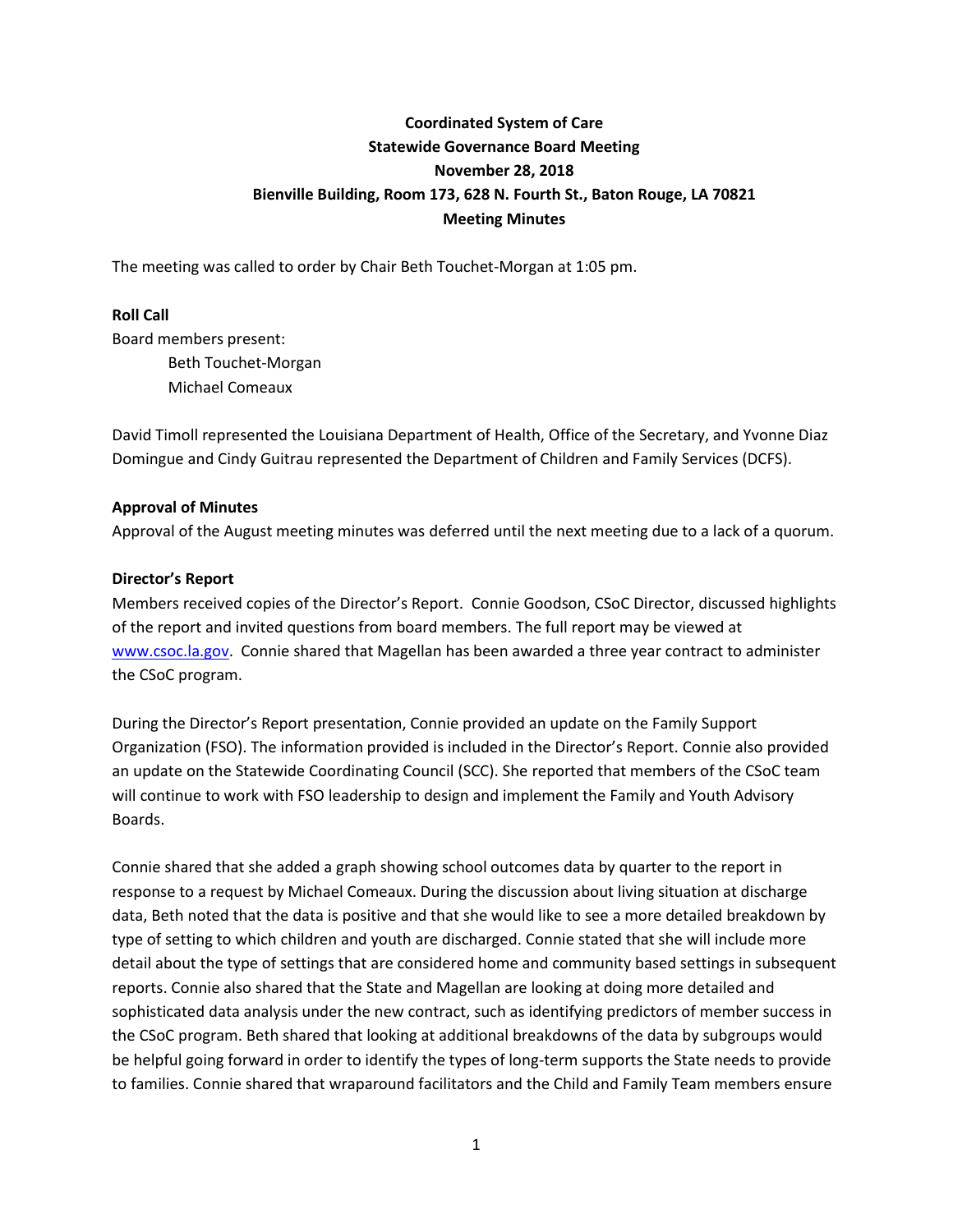that the family has the supports they need in place prior to discharge from CSoC. Connie stated that she will work with Magellan to identify what types of detail can be reported.

# **Committee Reports**

## **Finance and Audit Committee**

The Finance and Audit Committee only meets on an 'as needed basis' and did not meet this quarter. Connie reported that the SFY 2019 CSoC MOU was signed by all CSoC state agency partners and that a signed MOU will be distributed to each agency.

# **Quality Assurance Committee Report**

Cindy Guitrau reported that the Quality Assurance Committee (QAC) met on November 19, 2018 and reviewed the CSoC Data Dashboard. This dashboard includes outcomes data that Connie shared in the Director's report. Cindy reported that the QAC continues to be pleased with CSoC outcomes.

Approval of the Director's Report was deferred to the next meeting due to a lack of a quorum.

## **New Business**

Joel Boultinghouse, Executive Director for the Family Support Organization (FSO), Behavioral Services of Louisiana, presented about his own experience as a family member, the agency's history in becoming the FSO, training requirements, staff recruitment, and their goal and mission statement. He shared that the agency has built positive relationships with the wraparound agencies and is guided by the principles of wraparound. Chris Mudd, CEO, shared that they want to be even more outcomes driven during the second year as the FSO. Connie commended the work done thus far, and noted that the State will continue to support them going forward.

## **Unfinished Business**

None

# **Public Comment**

Wendy Bowlin shared that Magellan has included a DCFS/OJJ liaison position in the new CSoC contract. The person in this position will work on data issues that were discussed during the meeting. Wendy also noted that Magellan will share changes implemented under the new contract as they go forward, and that Magellan wants to ensure continued positive outcomes and improvement.

## **Action items**

Statewide Governance Board meetings will be held in Room 173 of the Bienville building, from 1:00 PM to 3:00 PM on the following dates:

> February 27, 2019 1:00 - 3:00 pm May 29, 2019 1:00 - 3:00 pm